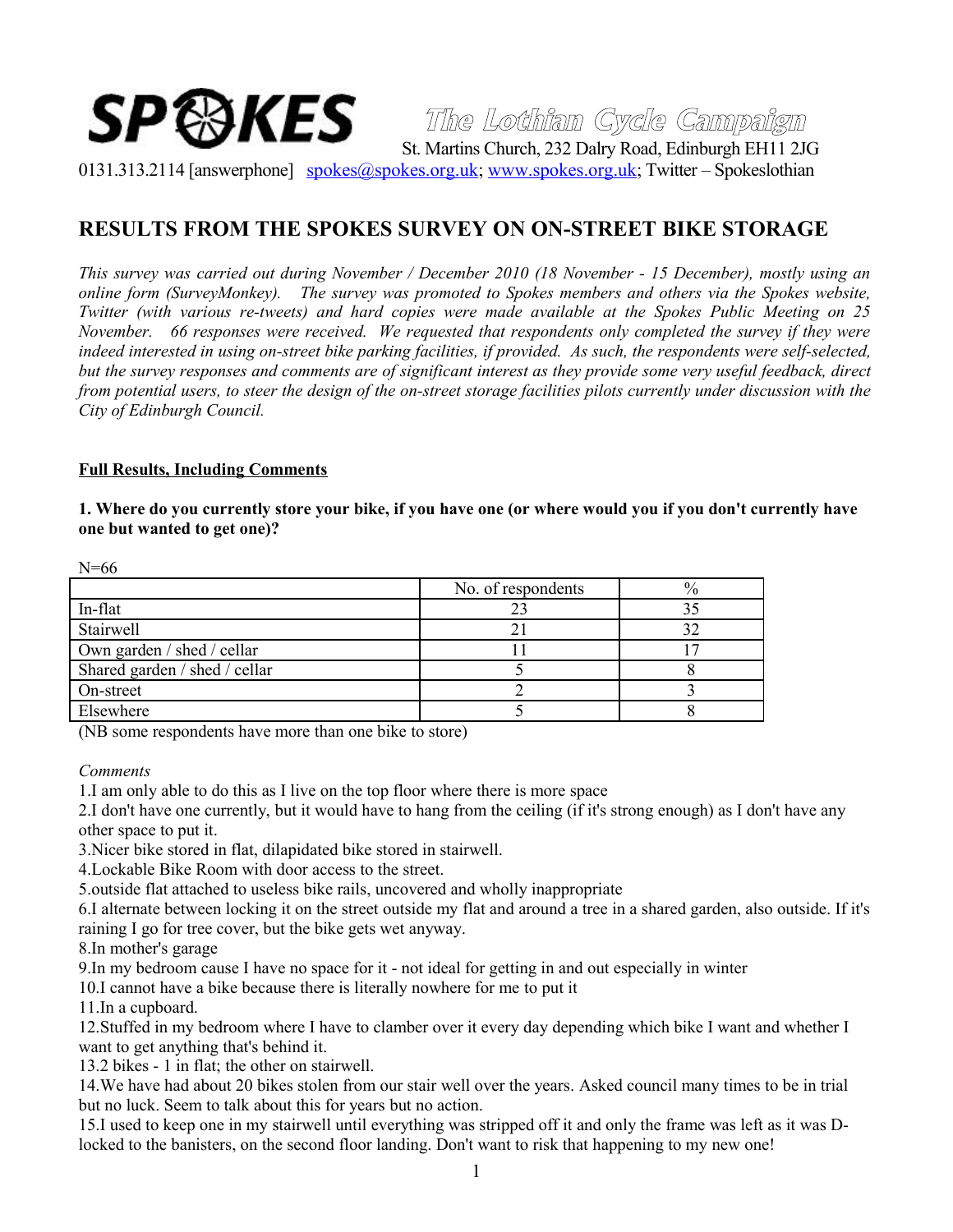16.I live in a tenement block in Marchmont, and while my husband and I (clog our kitchen up by) put our bikes inside our flat, there are a good 6 or so bikes blocking our entrance hall (and often the emergency exit/back stairs) 17.The stairwell of my tenement building is literally crowded with bikes, there are 7 in the entrance, 3 on the first floor stairwell expanding along the whole rail and beyond (making passing with bags quite difficult due to narrow corridor and wide handlebars), 2 more on the second floor, plus several more in flats.

18.currently in my bathroom

19.I have one in the flat and one in the stairwell.

20.Have more than one bike. Storage is a problem.

21.I am 70 and find hauling my bike up steps to the main door and then down steps to the cellar quite tough, although the cellar is secure and dry

22.Neighbours don't like it, and too heavy to keep carrying up and down 46 stairs

23.It is difficult taking it through the shared stair and out into the back garden. Also, the bikes are not under cover. 24.Shared bike racks to rear of undercroft parking below flats. Hidden from any overlooking. Repeated thefts and vandalism because of this (free access from street despite being private land).

25.Our shed is in our back garden and we therefore have to get the bikes through the flat to use them. I would use my bike more if it were stored at the front of the flat.

### **2. Do you think on-street bike storage would be a good idea in principle, thinking about your own bike storage needs and those of your neighbours?**

 $N = 65$ 

|                                 | . .<br>200000000<br>N <sub>O</sub> .<br>$\sim$<br>uta<br>$\mathbf{u}$ |  |
|---------------------------------|-----------------------------------------------------------------------|--|
| $\mathbf{v}$<br>$\alpha$<br>エレコ | .                                                                     |  |
| No                              |                                                                       |  |

*Comments…*

1.As long as it allowed for specific allocation to the bike owner which was guaranteed for that person alone.

2.It would encourage me to use my bike more as it is a long way up to the top floor with my bike

3.but there's barely rooms for cars, so I'm not sure there would be room for bikes.

4.Only if storage is very secure.

5.I don't think it would be as secure, weatherproof or convenient as storage in the stairwell. I'd rather have a storage solution within the stairwell.

6.If bike was safe from weather and thieves it would be a great improvement. Save carrying bike up three flights to own flat

7.Definitely. There are about 8-10 bikes just in my flat either in the garden, right outside, or in the stairwell. Clearly there is a need, especially during the rainy months. I see far too many rusty chains out there that could've been avoided.

8.Provided it was completely secure, convenient to use and didn't cause problems for others

9.I would still be worried about theft though as my brother has a police secured box in his garden and it has been attempted to be broken into.

10.But only if it was very secure

11.We have a large brick bin storage thing in the grounds of the flat, which are unused. These could be converted to bike storage..

12.This would be ideal as I have very little space and the garden shed has regularly been broken into and items (including a bike) been stolen from it. Security is a huge issue which is why I keep my bikes in the house. 13.Definitely would improve safety

14.I have no back garden and can't keep it in the stairwell for safety, my flatmate has a bike too and in a tenement flat two mountain bikes take up a lot of room. Would be a great facility to have as long as it wasn't ridiculously expensive.

15.DEFINITELY!! There's a real need in Marchmont, where there are hundreds of bike users, many who resort to chaining their bikes to stairs (inside and outside)

16.As long as it is secure and sheltered it should be fine. Besides, I cannot see why private car owners have the right to park their vehicles on public space for free or for a ridiculous amount, and clean transport vehicles like bikes can barely find a secure enough place to do it in the street.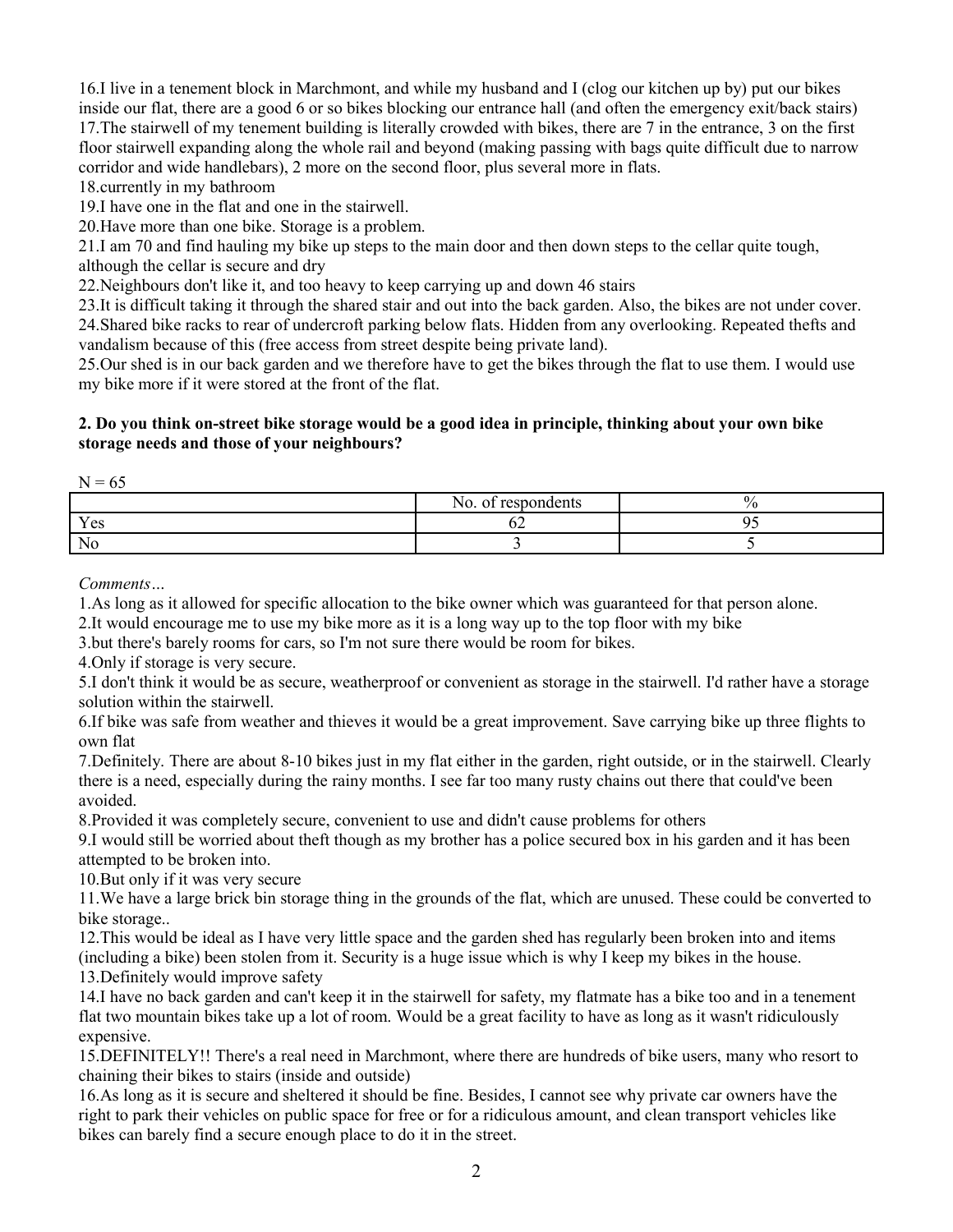17.Several neighbours park bikes in the stair. A few have been stolen in the last couple of years usually by someone breaking the bannister rail

18.I would like to get a cargo-carrying trike for me, my 2 young daughters and shopping. It would be impossible to store one in the garden because 1) the gate is too narrow; and 2) cars are parked bumper-to-bumper in the road so we couldn't get a trike into the gateway.

19.I live in a tenement that has a narrow stairwell. There is not enough room to leave bikes without them sticking into the stairs, which is quite dangerous, but as there is not enough cellar space, tenants inevitably lock their bikes to the banisters. Which in turn makes it hard to get bikes out of the cellar and up to the entrance. We could REALLY use a covered outside facility.

20.Would be worried about capacity, security, damage, deterioration, etc.

21.vandalism and theft are the main problems. I have lived in London where on street storage with fixed racks works well but every so often there is a spate of vandalism/theft. It works best if racks are in places where they are overlooked.

22.For overnight, yes. But for longer than that, there is a risk of theft or vandalism, or weather damage (if not enclosed).

23.I often visit people in tenement flats and parking in stairs or in flats is a regular problem and sometimes leads to problems with neighbours. On-street bike lockers would be a great advantage. On-street parking for bicycles with Sheffield racks would be good, but the security of on-street bike lockers would be ideal. They would greatly encourage bicycle use while simultaneously discouraging car use.

24.I would need it to be secure and sheltered, though (computer, lights, rust avoidance...).

25.It would be fantastic and could benefit a lot of people in our council estate (Redbraes, off Broughton Road)

26. But it would need to be secure to protect against theft, vandalism and damage.

27. What about spaces in shared gardens?

**3. One possibility might be to install storage facilities (racks or possibly some type of covered facility) using a couple of parking spaces in a street. How far would be reasonable to have to walk from your home's street entrance to get a bike from the on-street store?**

| $\mathbf{1}$<br>$\sim$ |                    |      |  |
|------------------------|--------------------|------|--|
|                        | No. of respondents | $\%$ |  |
| 50 <sub>m</sub>        |                    | 14   |  |
| 100m                   |                    |      |  |
| 200m                   |                    | ت سے |  |
| Other                  |                    |      |  |

 $N = 65$ 

*Comments…*

1.My area is quite built up, so it would make sense to have a communal storage rather than one or two sets, but possibly that wouldn't work, so probably 200m would be fine.

2.Small and more frequent on-street storage would be more useful and encourage more people to use the facilities. 3.I would be willing to walk further, however, again it would have to be ridiculously secure as thieves would still try... I am not sure I would feel confident in leaving my bike there.

4.Distance is not so bad for convenience but knowing it is nearby where you can possibly keep an eye on it would put my mind at ease rather than constantly fretting to see whether my bike has been stolen or vandalised.

5.I use my bike because it's quicker to get to work as I just hop on it and go but if it was more than 50m I might as well use my car as it is never parker further than that.

6.As long as it was very secure, and covered.

8.How far depends on how secure it is. I'd walk further for a more secure, enclosed, store.

9.No further than the distance a car driver would expect to walk to their car - perhaps there's data on that.

10.If the store is secure, wouldn't mind how far it was.

11.They'd have to be this close together in tenement areas for there to be enough of them, anyway.

12.I would be concerned about security if the store wasn't in site of my flat

13. 100m is reasonable, but given there is car parking outside every flat, there should be bike parking outside at least every 1 in 5 blocks.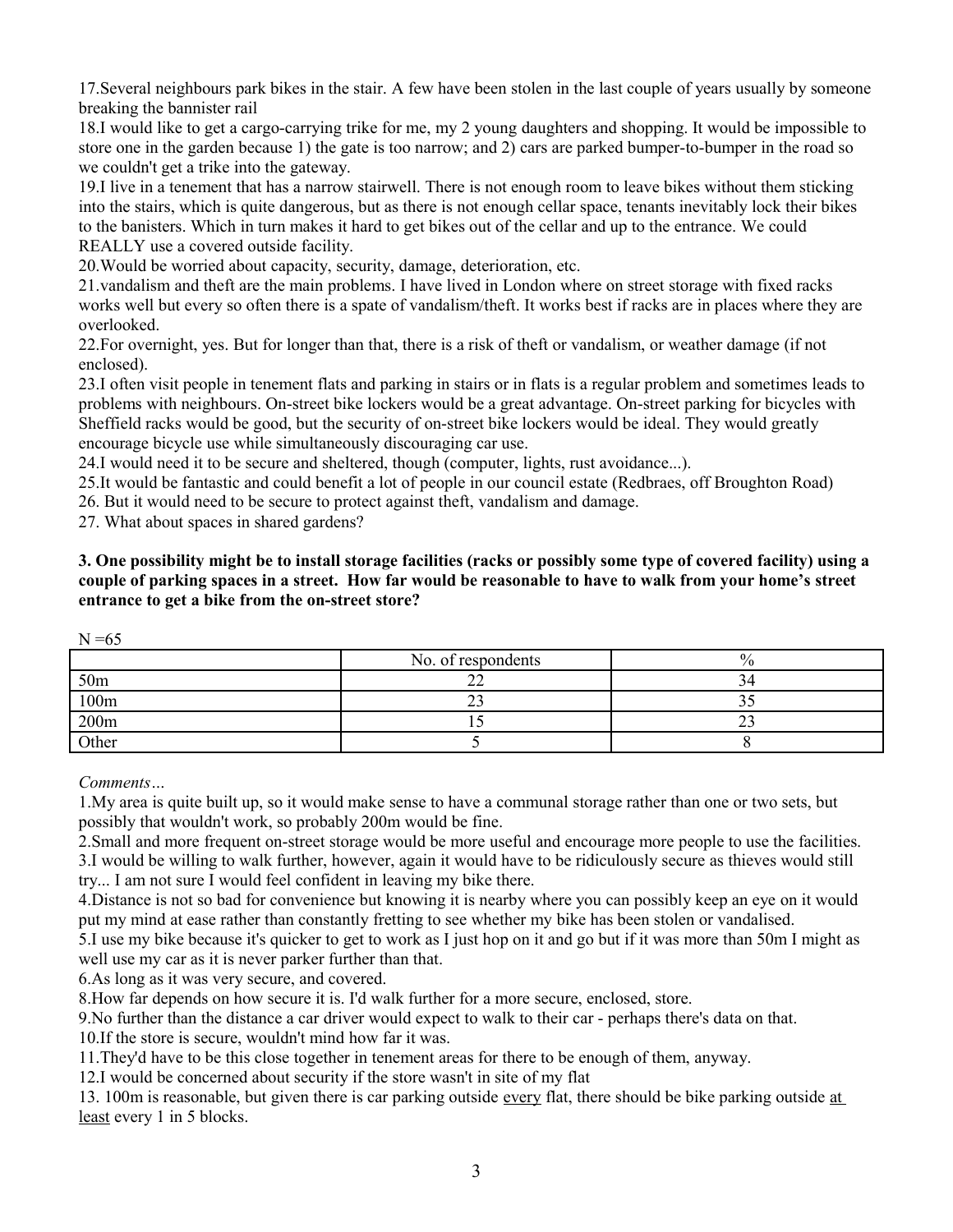**4. Given that enclosed / lockable containers might make installation less likely (design / aesthetic and management issues, as well as cost)... realistically, what level of security from theft do you think would be necessary for the storage to be an attractive option for you, compared to current storage options? [tick all that apply]**

 $n = 66$ 

|                                                                               | No. of respondents | $\frac{0}{0}$ |
|-------------------------------------------------------------------------------|--------------------|---------------|
| Something that a bike frame and wheels could be secured to, using owner's     | 19                 | 29            |
| lock(s) (e.g., Sheffield racks, as currently used on pavements around         |                    |               |
| Edinburgh)                                                                    |                    |               |
| Something that encloses bikes to some degree, with owners responsible for     |                    | 38            |
| making them secure with locks                                                 |                    |               |
| Enclosed and lockable communal containers (e.g., a bike shed with keys / PINs | 35                 | 53            |
| for access)                                                                   |                    |               |
| Enclosed and lockable individual containers (e.g., lockers)                   |                    | 39            |

*Comments…*

1.I wouldn't lock my bike up outside if it wasn't covered.

2.People should be responsible for the security of their own bikes. If there were communal keys, PINs, etc., and an external party got access to them, then any communal security features would be rendered pointless.

3.At this point anything with a permanent rain cover is an attractive option. Also some signs posting 'security camera' - and maybe an actual CC camera! - are helpful. I sometimes lock my bike outside a nearby building that has security cameras, but it's not covered from the rain there either. I think a simple 'bus shelter for bikes' type design would be a good start for 'commuter' bikes.

4.in the view of CCTV

5.Part of the problem with security for bikes (given insurance will not cover a locked bike on the street, as far as I know, especially for higher value bikes) is that someone with a cheap bike can gain access to a communal area and abuse that access to steal bikes. On a separate train of thought, the number of bikes I have seen around with rusty chains/parts etc is unimaginable. Because the most of people that use bikes for commuting have a cheap bike they tend to not know much about maintenance and having something enclosed is more protective of the bike.

6.My main reason for wanting storage is to protect my bike from the rain. I can securely lock it to a lamppost but its getting rusty!

7.Would need to be as secure as currently available options - and something which did not invalidate insurance policies. So just racks possibly not enough for overnight use. Have back green storage options been considered? 8.It would need to be facility that the bike was locked inside of, bike thieves can and will strip down a bike of all it's bits as they did with mine.

9.Obviously we'd have to see how this went in terms of bike theft; a lockable container in which the owner could use their own locks inside AS WELL would be much more desirable.

10.A communal bike shed with keys/PINs would be ideal, as long as it has fixed racks to lock the bike to. In any case, it should be sheltered from the rain.

11.Ensure that there's enough space for trikes etc. between or at the end of Sheffield racks

12.This could also allow prams to be stored, as that is also a problem for people in higher flats.

13.The important thing is that vandals can't stomp the wheels

14.Enclosed individual containers would be best.

15.Something lockable and covered would be ideal. Buggies and pushchairs could also be stored there, locked to Sheffield stands etc.

16.I would not be willing to use on-street storage that was not weatherproof and met the requirements of my insurance, which means not being classed as "outside" overnight. Enclosed and lockable communal containers would only be acceptable if there was something inside the communal containers for bikes to be individually secured to. Otherwise you're relying on every other user to never disclose the PIN, lose the key, steal your bike etc. 17. Users should be required to register (with ID) and pay a deposit for key / pin-card, to ensure that resources are

granted only to genuine users and to discourage infiltration / access by thieves.

18. Need a degree of weather-proofing and appropriate siting – will let, not too easily vandalised.

19. A Sheffield rack with a roof for the rain.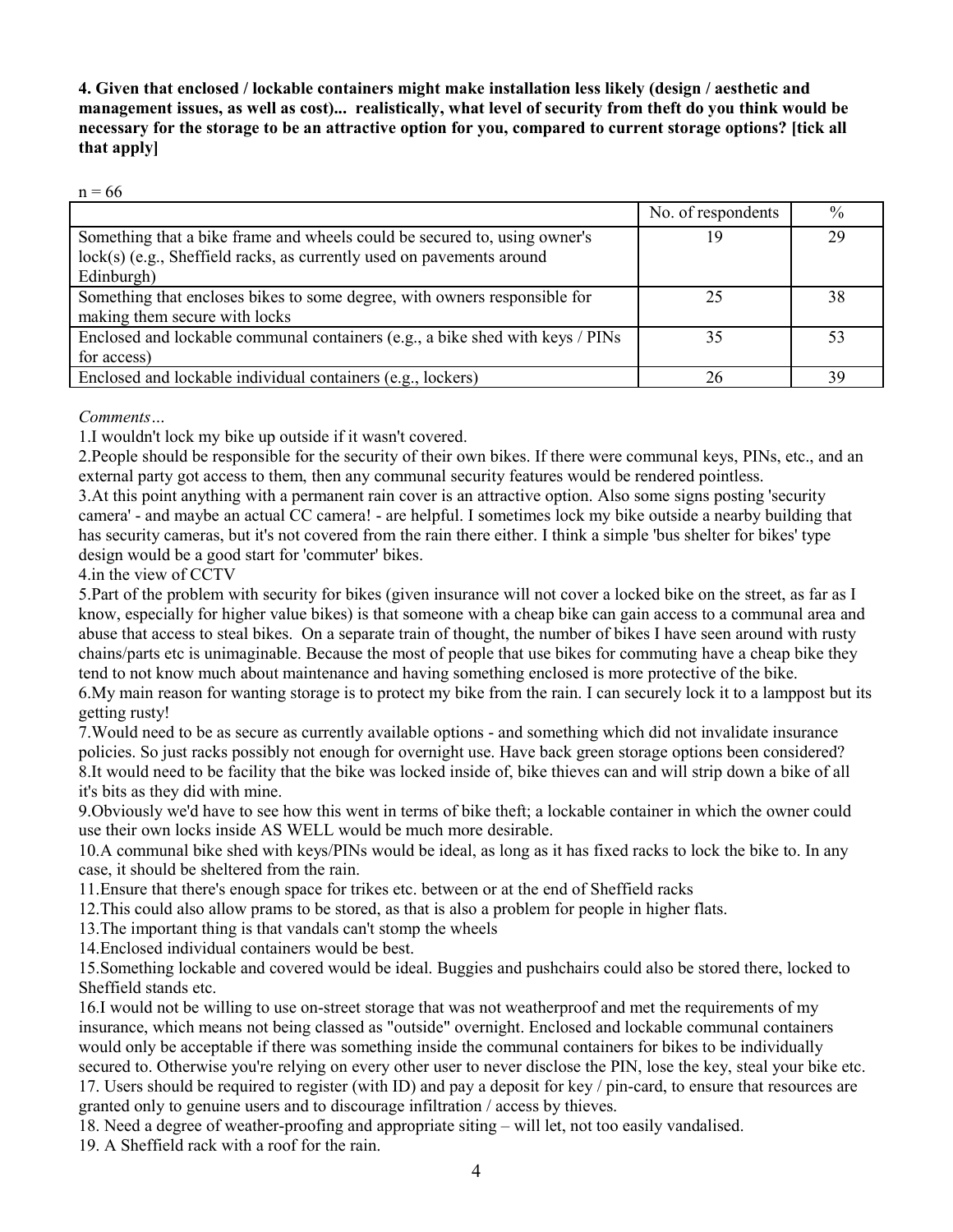# **5. Thinking about the street where you live, ideally, should bikes in any on-street storage facility be …...?**

|                       | No. of respondents       | 0  |
|-----------------------|--------------------------|----|
| Visible to passers-by |                          | ັ  |
| Out of sight          | $\overline{\phantom{0}}$ | 44 |

*Comments...*

1.Not ideal in the area where I live - bet there will be issues around visual impact!

2.Ideally out of sight but this may be hard to achieve

3.They wouldn't be able to be out of sight on my street.

4.It really is not a problem for me but the aesthetics might be an issue for non cyclists

5.Not only should shelters be enclosed to keep bikes out of site, and thus remove temptation, but it would also help protect bikes from the weather.

6.Ideally out of sight, but to be honest something is better than nothing and just a simple covered bike shelter would be a good start.

7.This is a difficult one - being visible to passers by makes it more obvious that they are there but makes it safer after dark etc. Being out of sight may make them less likely to attract casual vandalism.

8.no opinion as long as secure

9.difficult one, but thieves would go looking for them and would find out about their existence so would then have privacy to steal them if out of sight, so in sight would be better!

10.Don't know, would want to see research about which discouraged theft

12.Ideally unseen, the less conspicuous the better.

13.Although maybe providing a temptation to thieves, visibility is on balance probably best as people would notice if anything untoward is happening and possibly from a security viewpoint as I'd imagine people against them would argue that explosives could be hidden in them otherwise.

14.Visible will make them more secure & encourage their use

16.why out of sight? cars aren't. Also: I hope that visibility would deter theft.

17.It would probably not be realistic to have them out of sight.

19.Our square is overlooked on all four sides which acts as a deterrent to theft.

20.As noted above, I have undercover private bike racks with my flat. However they are not overlooked at all, and there is persistent vandalism and theft.

21.Out of sight to passers-by, within view of people living in the block

22. The <u>facility</u> should be visible to encourage passive surveillance by passers-by. Unsure about the visibility of bikes inside, if not locked container – might attract vandalism by drunks etc?

23. Bike storage visible; bikes perhaps less visible (e.g., shelter with back-to-front access')

24. I could store my every-day bike on-street if it was covered. My special bike would need to be out of sight and secured well.

## **6. Bearing in mind that designs involving roofs etc might make the necessary permissions less likely, as well as being more expensive. What level of weather protection would be necessary, for the storage to be attractive compared to your existing options?**

| $N = 66$                                                                                      |                    |             |
|-----------------------------------------------------------------------------------------------|--------------------|-------------|
|                                                                                               | No. of respondents | $\%$        |
| Uncovered is fine, if the design means it's possible to secure<br>bikes adequately with locks |                    | 20          |
| Covered racks would be good to keep rain off                                                  |                    |             |
| I'd only use it if it was enclosed                                                            |                    | $4^{\circ}$ |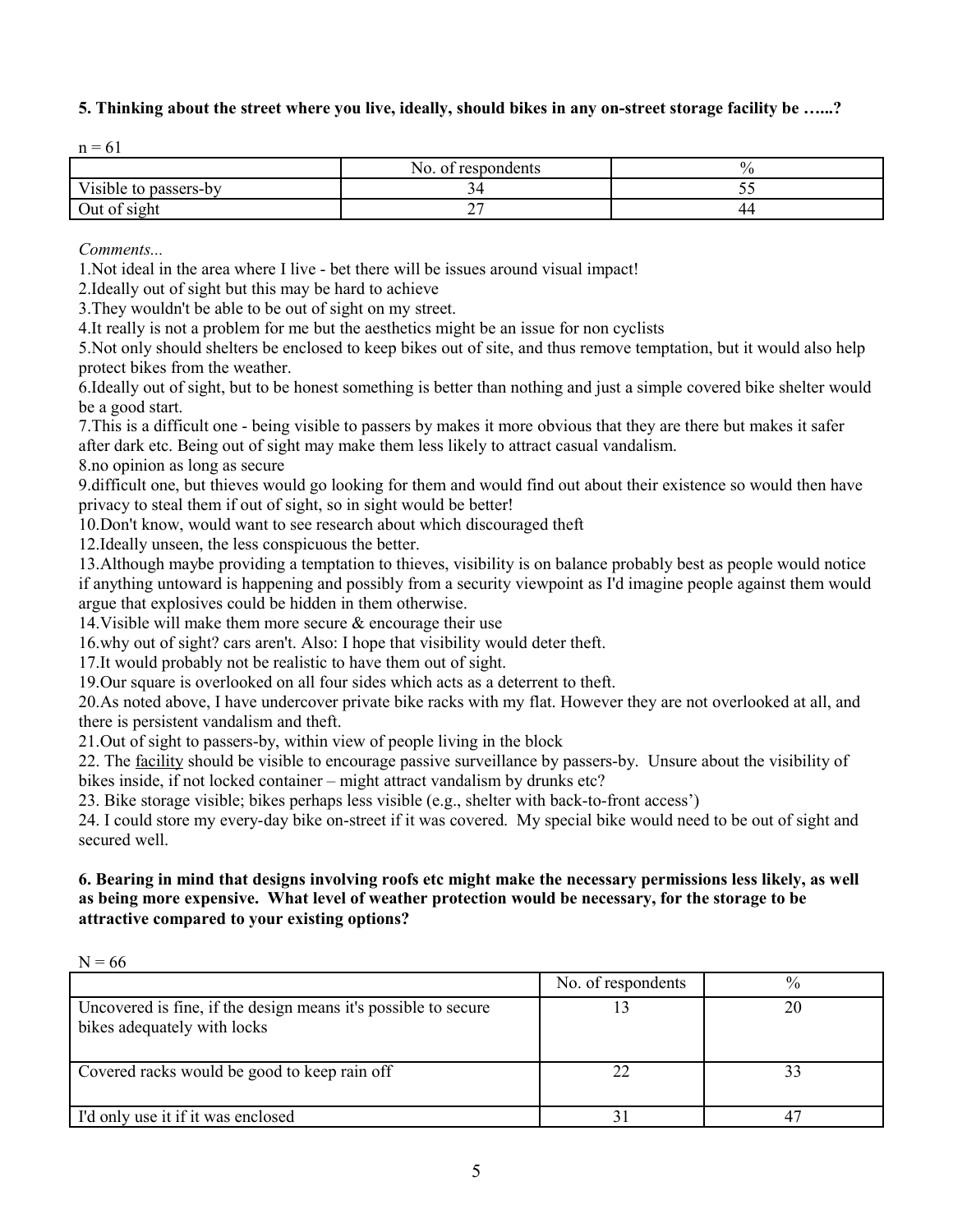*Comments…*

1.Covered is fine so long as the covering is adequate taking into account driving rain

2.Many people have bikes costing several hundred pounds. Enclosure is the only option in this case.

4.Leaving bikes uncovered and open to the rain will put people off as water can rust the bike and chains.

5.But I'm sure that others in my block (ie the ones who leave their bikes in the way downstairs!) would be prepared to use an uncovered rack.

6.Although enclosed should be the ideal option.

7.The damp weather in Scotland makes leaving bikes in an uncovered space really unattractive; they rust really quickly.

8.I could leave bike outside now, locked, and secure, but not enclosed. If covered rack would keep wind from blowing rain and snow, that would definitely be acceptable.

9.I would need it to be secure and sheltered, though (computer, lights, rust avoidance...).

10.My bike really suffers from being stored outside. There's no advantage having bike racks here unless they are covered, as we have a plethora of railings to attach bikes to.

11. Would be willing to pay rent for a good quality secure facility of £20-£50.year, i.e., under £1/week.

12. Uncovered only attractive for temporary storage, not long-term

# **7. Thinking about the street where you live, and bearing in mind the costs of installation and management, how important would CCTV coverage be?**

| $N=65$                  |                    |    |
|-------------------------|--------------------|----|
|                         | No. of respondents |    |
| Not very important      |                    | 4t |
| Potentially a good idea |                    | 49 |
| Important               |                    |    |
| Very important          |                    |    |

*Comments…*

1.CCTV has been shown to have relatively little impact on bike thieves, and many other residents may view it as overly intrusive.

2.Theft is fairly rife in my area of town and because in the past I have been victim of robbery from the shed, CCTV would be very important in my opinion as it acts partly as a deterrent and if it fails as such would be invaluable in the recovery of any stolen goods.

3.Would prefer covered storage than cctv

4.Lockable sheds are more of a deterrent than CCTV.

5.But not vital

6.Depends on how secure it is - if just open racks then CCTV might be good, but I'd rather have enclosed storage so that bikes are more secure themselves and then CCTV isn't necessary

7.That won't stop people trying to steel the bikes if they want to steel them.

8.only useful if followed up - never followed up in my experience for bike vandalism or theft. Better to make sure owners get their bikes security marked

9.Near the Police station, but not staffed in the evening or weekend.

10.If the storage was not a lockable shed then I would be more likely to use it if there was cctv

11.I live right behind a police station but if I didn't, cctv would be more important

12. Again, if there was a monthly / annual rent or a deposit this should be affordable and webcam-style cameras are cheap.

13. CCTV only installed temporarily in theft blackspots.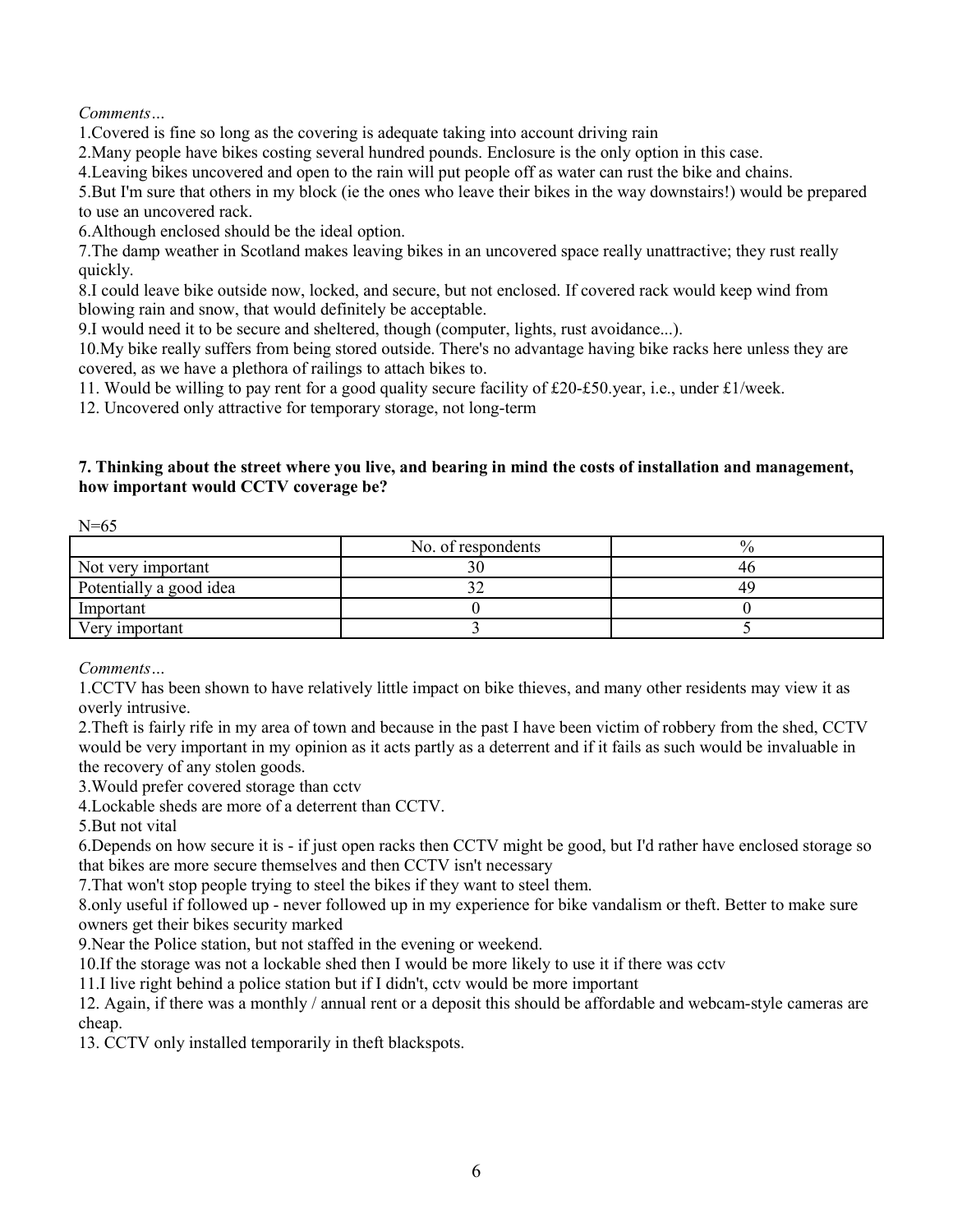**8.** *People have different views on bike storage. Various factors need to be considered: de-cluttering stairwells and streets of bikes; loss of parking spaces (though better cycle storage for everyday cycling may actually help by encouraging some people to cease owning / using a car); possibly, young people hanging around in open bike shelters (though design - e.g., vertical bike storage - may mean they're only attractive for storing bikes).*

**Thinking about your area, do you think others living near you would, on balance, be in favour of providing more bike storage in the form of some type of on-street facility (e.g., racks, possibly covered)?**

|                | No. of responses | O. |
|----------------|------------------|----|
| Yes            | nΩ               |    |
| N <sub>0</sub> |                  |    |
| Don't know     |                  | ∠c |

 $N=65$ 

*Comments…*

1.Hopefully. Port of Leith Housing Association has houses around here, so they may well be interested.

2.Many see the idea of bike storage visible on the street in any form as unacceptable, but then they probably do not use a bicycle at the moment. Future rising fuel costs may change attitudes.

3.Definitely. Like I said there are the same bikes locked up outside regularly, either in the garden or on metal racks on the street.

4.I don't know any other cyclists nearby, but I don't know if my neighbours would be against the idea.

5.As previously mentioned, many of the people that live in my area will agree that security is a huge issue. Anywhere that is a shelter seems to attract crowds of drunk young people who cannot help but damage the environment around them. In addition to that, they will agree with my concerns of security for the more vindictive theft of bikes.

6.It is a topic discussed among all sorts of people on my street, with or without bikes of their own, and I hear strong support for such provision.

7.As far as I'm aware, we don't currently have a problem with 'loitering youths' in our area. (Unless you count the students!!) I wouldn't have thought that building the covered bike racks would create a problem.

8.in the private estate that I live in, there are ample racks for bikes to be stored outside in all weather. This satisfies most people, however the very high rate of theft that I experienced from using these facilities mean that I don't find it acceptable. People who are not aware of the theft issues (until it hits them next) don't mind what there is. 9.Most car drivers won't be happy, but many cyclists will.

10.I live on a quiet, older residential street off Viewforth. While there are some rented flats there I think that some of the existing homeowners would be very opposed to it. The street is a cul-de-sac which would allow for a good spot at the end of the street. However, I would imagine some people would object to the storage detracting from the character of the street.

11.I think that cycle users would be very happy to have covered storage space available. But inevitably I also imagine that if these were to mean reduced car parking spaces there might be some opposition, as car parking space is also in short supply.

12.Tenement (non-bike owners) neighbours would be pleased to have bikes taken away from stair. Most do not own car, so would have no reason to complain about fewer car parking spaces.

13.Some kind of communal storage area with a lock would deter people using it as a gathering point.

14.There is space in our stair to lock bikes and people feel very strongly about parking availability. Other people in different stairs probably feel differently

15. Yes, but I think it would need to be more secure than just plain racks, but more racks never hurts.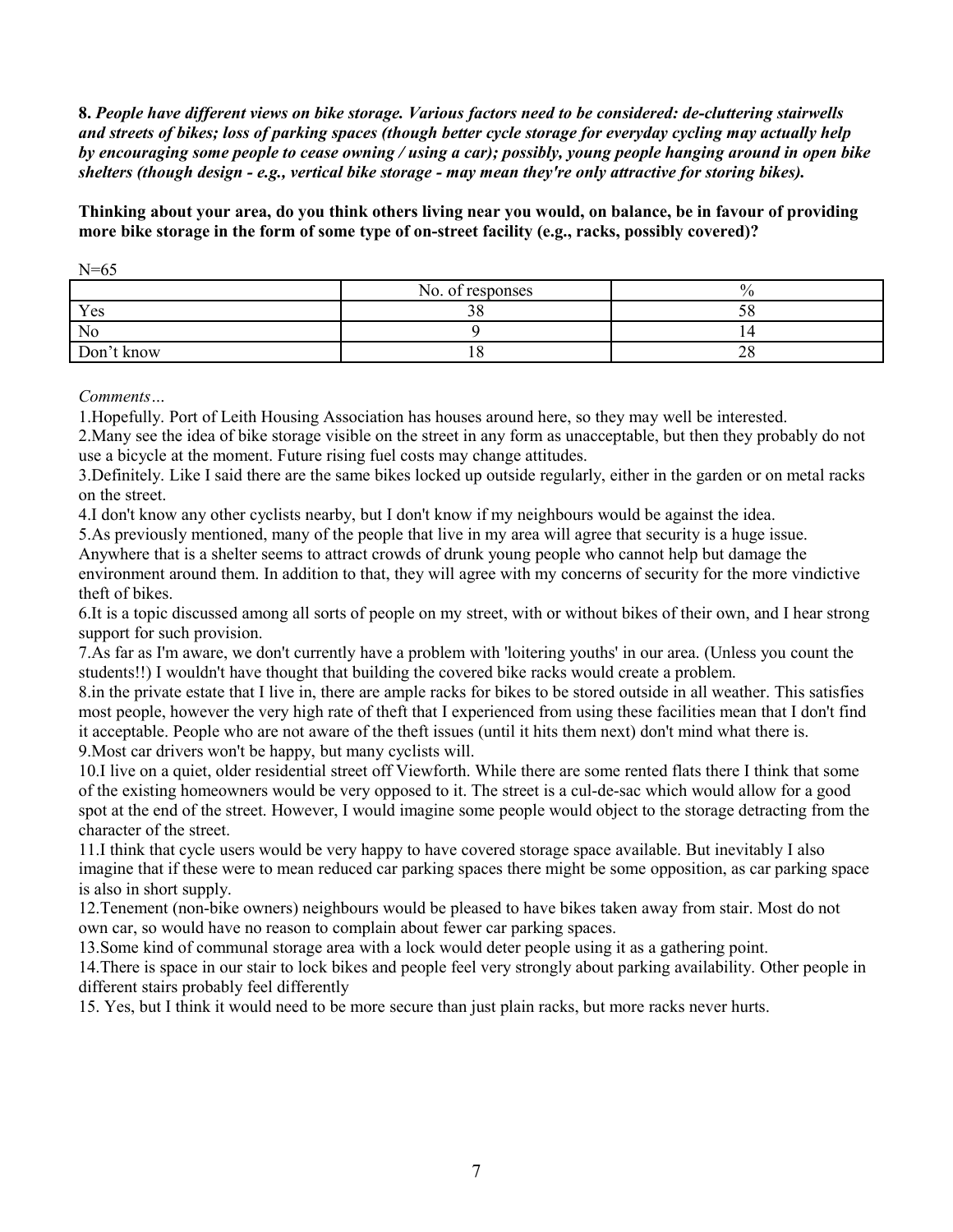**9. If on-street storage (with overnight use in mind) was installed using Sheffield Stands racks or similar, in an area where it could clearly be seen, would you use it in preference to your current storage option(s)?**

|                        | No. of responses |     |
|------------------------|------------------|-----|
| Yes, even if uncovered |                  |     |
| Yes, if covered        |                  |     |
| N <sub>0</sub>         |                  |     |
| Maybe                  |                  | ن ک |

*Comments…*

1.But only if my insurance covered it.

2.Again, many people have bikes costing several hundred pounds. These need to be out of site so as not to tempt professional thieves or opportunists, and need to be protected from the weather so the mechanical integrity of the bike is not affected.

3.If it was enclosed and at least equivalent to my current storage

4.only because my bikes are both expensive and i have been the victim of crime twice in one year so I am very synical. I would only use it if it had been proven that it was safe. i.e no thefts. If I had a cheaper bike that thieves wouldn't be so interested in then i might.

5.Shiny bikes in plain view in a non central (ie, not very busy) location in my opinion will attract the bad kind of attention.

6.Just don't think my bike would be safe, during the day, let alone at night.

7.I might not always use it nor would I leave my bike there when I am away for more than a couple of days. 8.We actually chose our flat (which we own) on the basis that there was space inside it for bikes, and only one

flight to carry them up. If the racks already existed, we would have had a far greater selection of flats to choose between!!

Again, I really do feel that many of the other bike users in our area would be even more likely to use the racks, especially if they were covered, but even if they're not.

9.I would keep my bike indoors if there is no enclosure.

10.I would be concerned about theft as I know of several people who have had bikes stolen in the central Edinburgh region.

11.Sometimes...especially if I was only storing the bike for a short while. I'd be more likely to use storage racks when visiting friends who live in tenement flats

12.if I felt bike was safe, yes. I use uncovered racks in London in safe areas, not in others.

Could you run a competition to get innovation in to design and ideas for preventing bike theft - the London Design Centre did this some time ago and there were some interesting ideas which now that cycling is more popular might be worth looking at again.

13.At present, my shared back green is quite secure, but uncovered, so my main interest in is covered/enclosed solutions. I can see if I lived in a different area that just secure parking would also be attractive.

14.Possibly yes even if uncovered - current bike store suffers frequent vandalism and theft to bikes; although currently undercover, would rather have a rusty bike then no bike...

15.If it was deemed adequate by my insurance company, and I had peace of mind that it was secure, and my neighbours objected to me keeping my bike in the stair, then on-street storage would be worth looking at

16. Would need to be covered (rain / rust) and in a secure container / shed. Am still willing to pay!

17. Useful as overspill area if own storage too full!

18. The Council will currently install compost bins in shared garden for tenements. What about installing covered locking spaces for bikes in the gardens too?